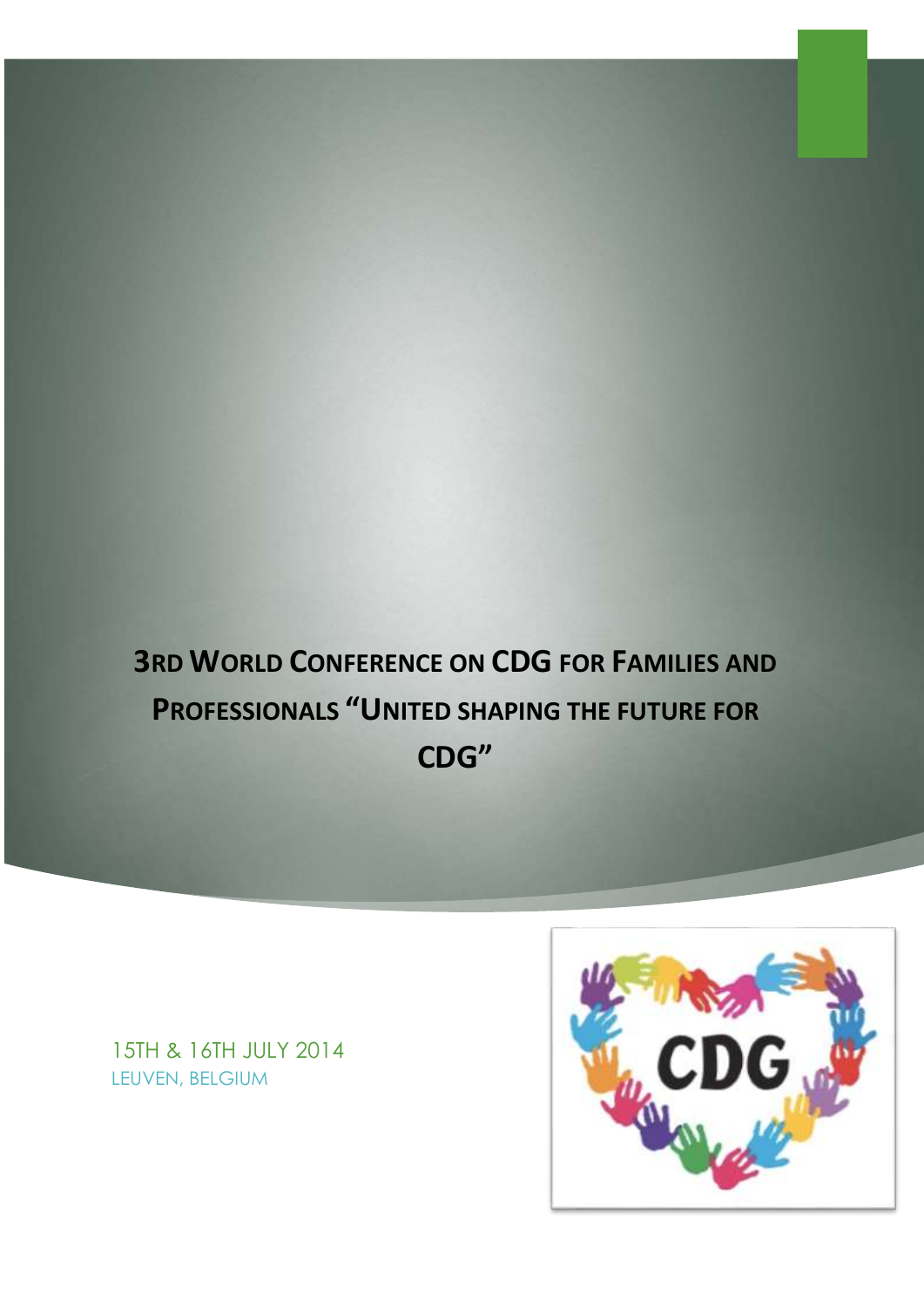# **WELCOME MESSAGE**

| 1. |      |                                                                                            |  |  |
|----|------|--------------------------------------------------------------------------------------------|--|--|
| 2. |      |                                                                                            |  |  |
| 3. |      |                                                                                            |  |  |
| 4. |      |                                                                                            |  |  |
|    |      |                                                                                            |  |  |
|    |      |                                                                                            |  |  |
|    |      |                                                                                            |  |  |
|    |      |                                                                                            |  |  |
|    |      |                                                                                            |  |  |
|    |      |                                                                                            |  |  |
|    |      |                                                                                            |  |  |
|    |      |                                                                                            |  |  |
|    |      |                                                                                            |  |  |
|    |      |                                                                                            |  |  |
| 5. |      |                                                                                            |  |  |
|    | 5.1. |                                                                                            |  |  |
| 6. |      |                                                                                            |  |  |
| 7. |      |                                                                                            |  |  |
| 8. |      |                                                                                            |  |  |
| 9. |      |                                                                                            |  |  |
|    | 9.1. |                                                                                            |  |  |
|    |      |                                                                                            |  |  |
|    |      |                                                                                            |  |  |
|    |      |                                                                                            |  |  |
|    | 9.2. |                                                                                            |  |  |
|    | 9.3. |                                                                                            |  |  |
|    |      |                                                                                            |  |  |
|    |      | More interesting information about Accessible Tourism in Leuven and surrounding cities .15 |  |  |
|    |      |                                                                                            |  |  |
|    |      |                                                                                            |  |  |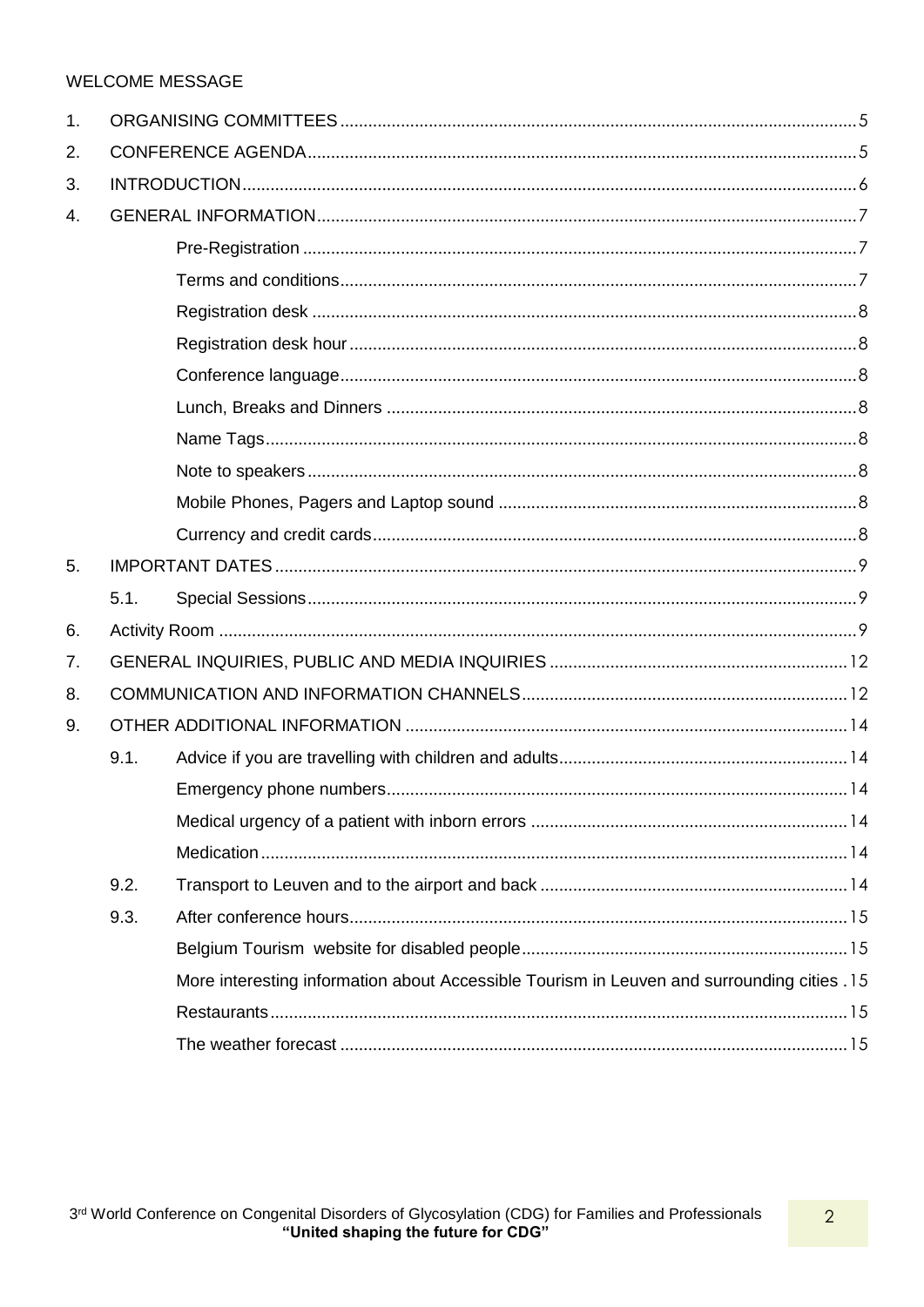**"Yesterday is but today's memory, and tomorrow is today's dream." – Khalil Gibran This conference is dedicated to all CDG families and professionals, who in spite of all hurdles and challenges, are restless in pursuing their dreams and making them come true every day. All of you are improving the present and shaping the future of all CDG patients!** *Commitment, Hope, Love, Work and Courage will certainly bring a brighter and dreamier Tomorrow. Thank you for sharing and investing in your dreams!*

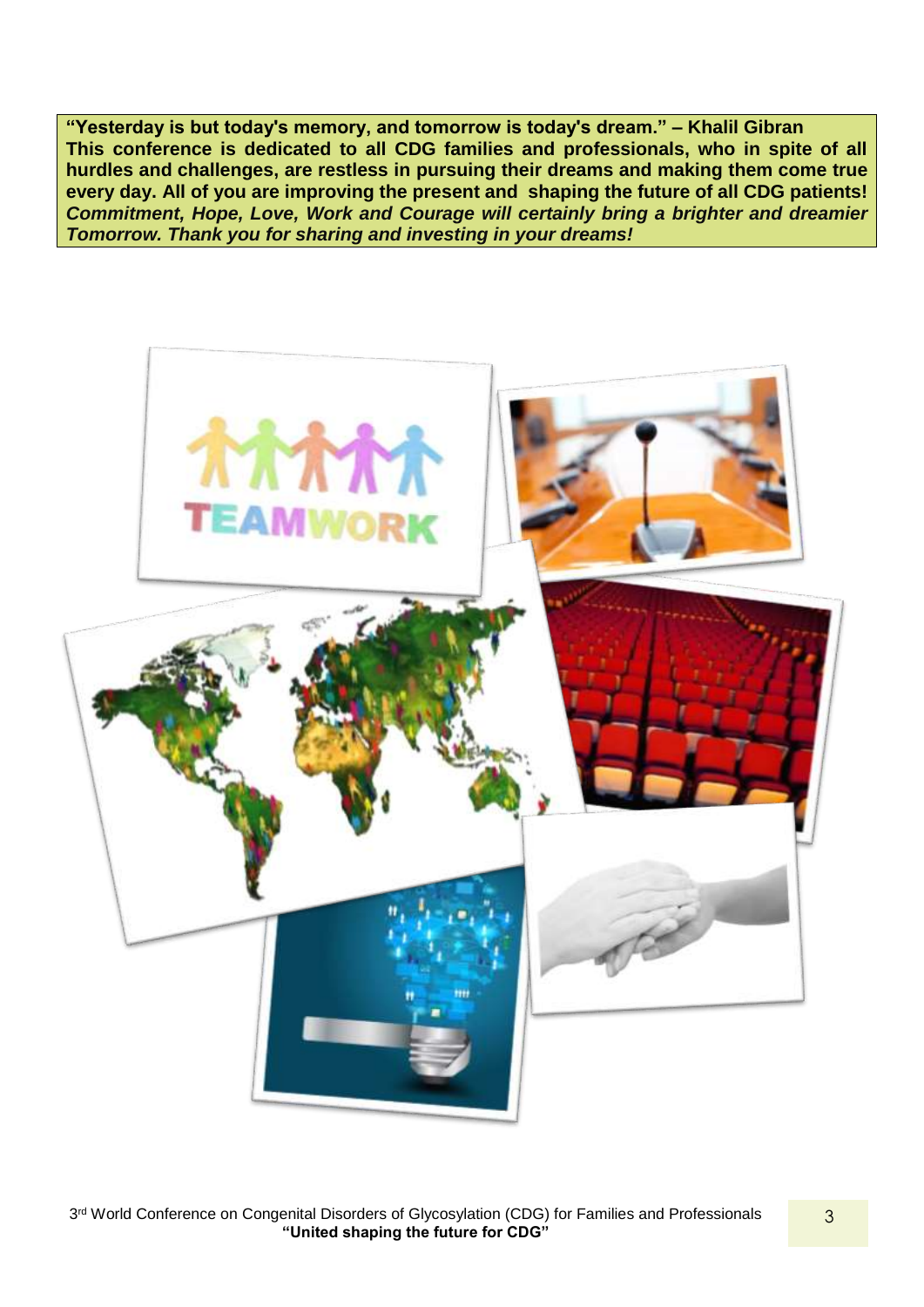## **WELCOME MESSAGE**

We are happy to announce that the "3<sup>rd</sup> World Conference on Congenital Disorders of **Glycosylation (CDG) for Families and Professionals "United shaping the future for CDG"** is getting well into shape!

We have an amazing lineup of speakers and events. You can check them out at: <http://www.apcdg.com/events.html>

### *Dear families, professionals, colleagues and friends:*

**"Alone we can do so little, Together we can do so much!"**. This quote by Helen Keller sums up the organization and development process of the World Conference on CDG.

It is with great pleasure that we invite you to the "3rd World Conference on CDG: United shaping the future for CDG" planned to be held in Leuven, Belgium - 15 and 16 July 2017.

This World Conference on CDG will provide a patient-tailored program which will highlight important information in the clinical and research area, as we progress to our goal of better care and improvement of the quality of life of people living with CDG and related metabolic rare diseases.

The Scientific-Medical and Family organizing committee is sure that this unique event will be unforgettable and look forward to welcoming you to this Third World CDG conference.

We would like to express our thanks to all experts, professionals and families for their outstanding contributions and in particular to the members of the committees for their contribution and helpful support. Likewise we would also like to express our appreciation to the speakers, as well as to the invited moderators for their careful preparation of the invited sessions.

*CDG families together with professionals can make the difference!* Laying the groundwork for future stages of research and development based on families' needs is the most rewarding aspect of this World Conference. Boosting translational research will be a dream that becomes true!

> We are looking forward to seeing you in Leuven! With our warmest regards, On behalf of the organizers, Vanessa Ferreira, PhD, MBA Volunteer and founder APCDG

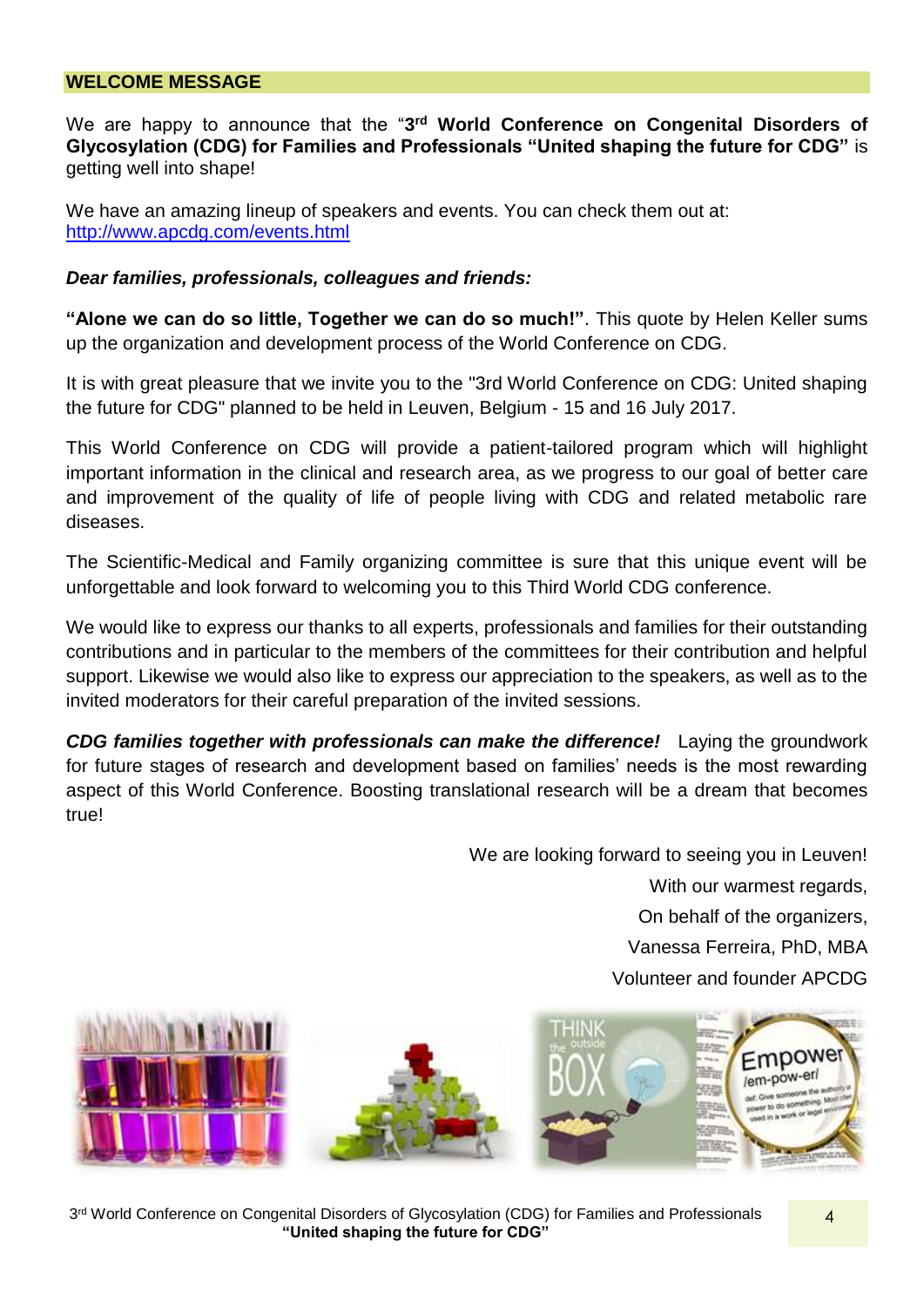## <span id="page-4-0"></span>**1. ORGANISING COMMITTEES**

For more information about the different organizing committees, visit: <http://www.apcdg.com/events.html>

### <span id="page-4-1"></span>**2. CONFERENCE AGENDA**

The full conference agenda is available **HERE**.

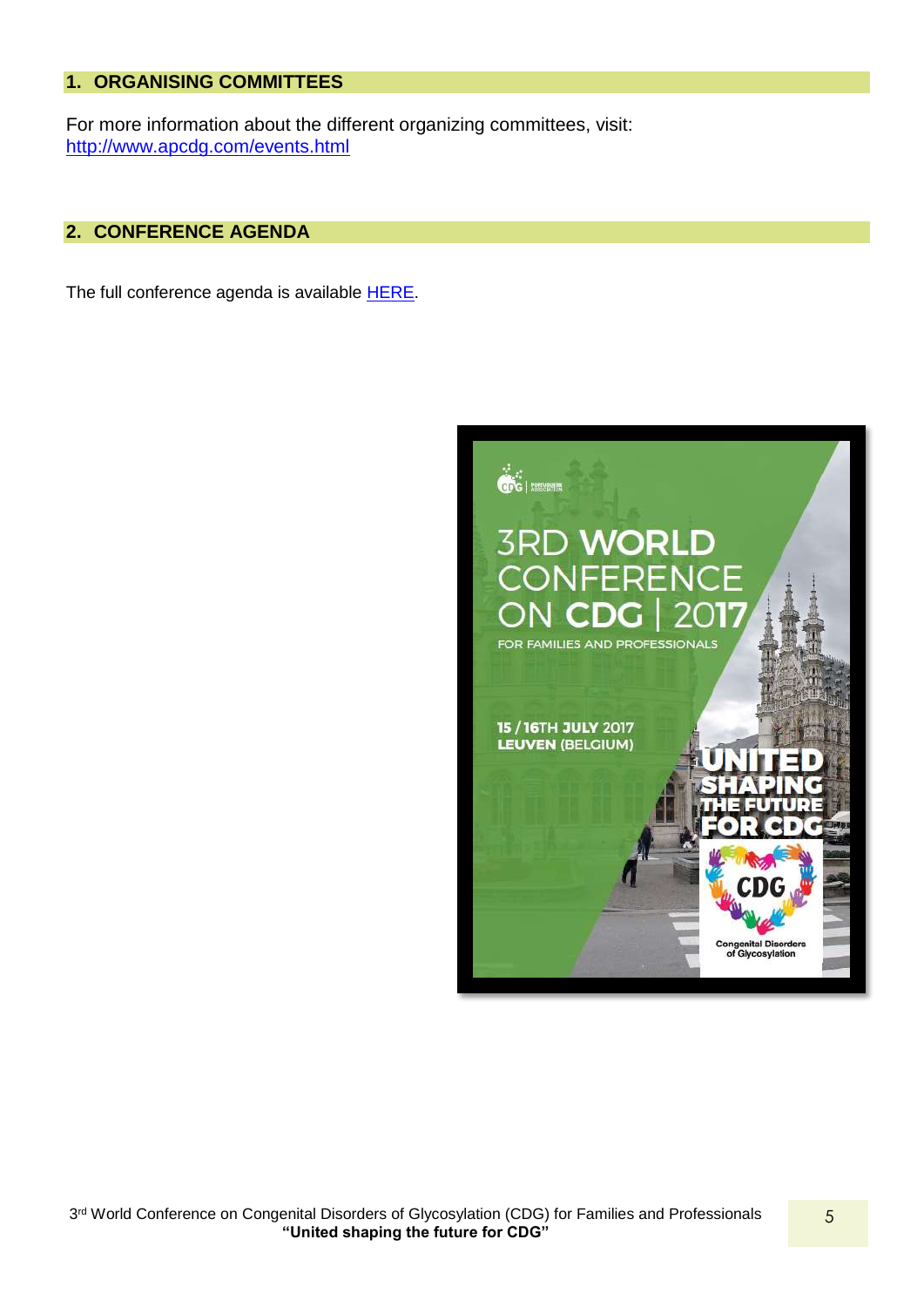## <span id="page-5-0"></span>**3. INTRODUCTION**

Following two previous successful editions, the Portuguese Association for CDG and Other Rare Metabolic Diseases (APCDG-DMR, <http://www.apcdg.com/>) coordinates the 3<sup>rd</sup> World **Conference on Congenital Disorders of Glycosylation for Families and Professionals: "United shaping the future for CDG".** Once more, this global event aims to provide opportunity and ground for all CDG experts - patients, families and professionals - to dialogue, exchange knowledge, experience and ideas.

A highly diversified and up-to-date **Agenda** is already available at [http://www.apcdg.com/events.html.](http://www.apcdg.com/events.html) Families and health professionals are equal partners in this unique conference designed to educate and empower the CDG community. Consequently, speakers range from clinicians, researchers and other professionals to patients and parents alike. Allowing all CDG experts to have their voices heard is one of the pillars of these conferences, since only together can we effectively shape the future for CDG children and adults.

All families, patients affected by CDG together with professionals with an interest in metabolic diseases are encouraged to attend this conference. Only by sharing and discussing existing knowledge can we advance, promote and accelerate change.

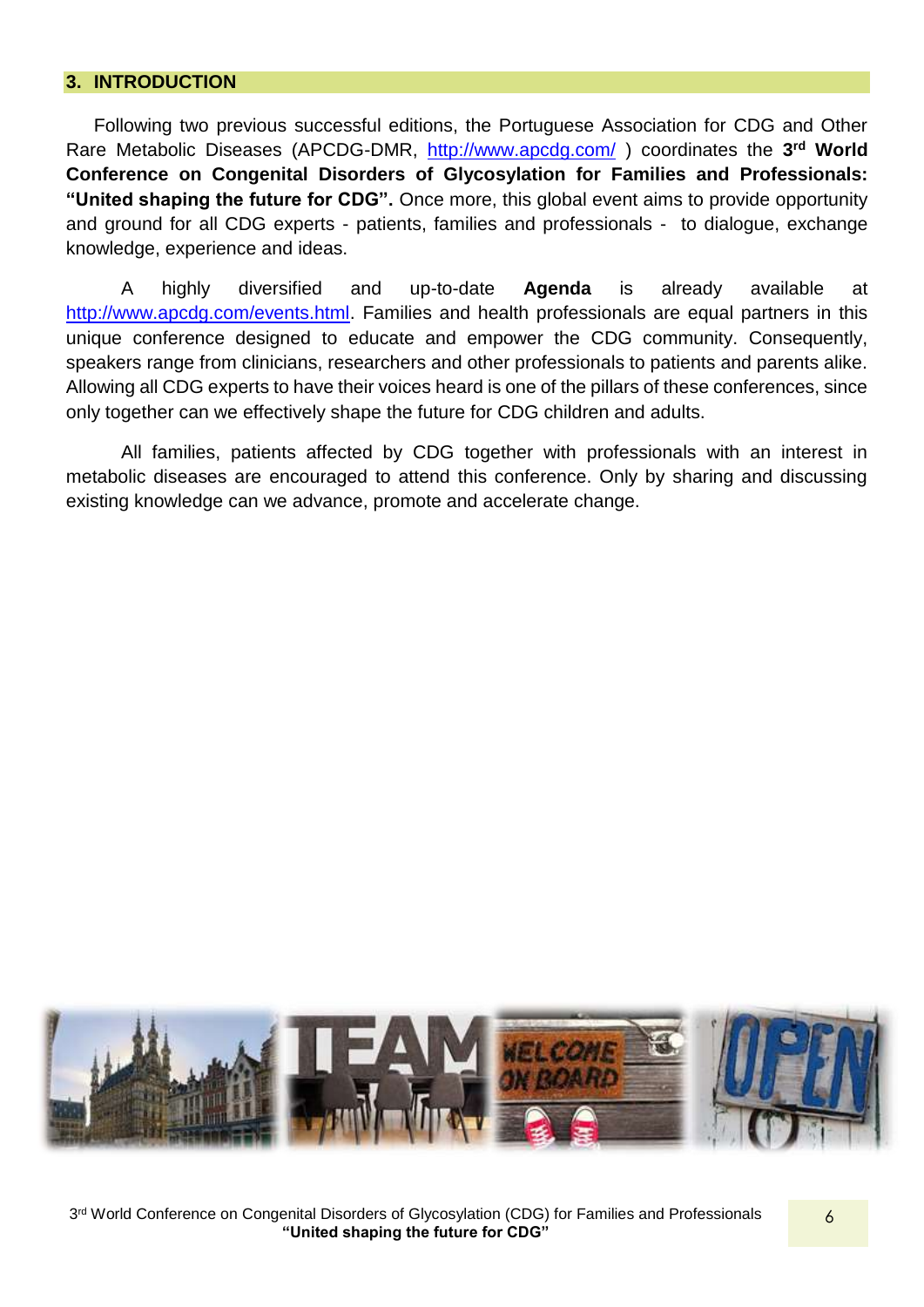## <span id="page-6-0"></span>**4. GENERAL INFORMATION**

### <span id="page-6-1"></span>**Pre-Registration**

The pre-registration forms are available [HERE](Booklet%203rd%20World%20Conference%20on%20CDG_17022016.docx)

After your pre-registration is fulfilled, the organisers will contact you in the next 2 weeks and will give you the information about the donation-fee payment, the 3 accommodation options booked for our conference, meals and other information of interest. We kindly request you to follow the instructions in order to have your registration completed.

#### <span id="page-6-2"></span>**Terms and conditions (Please, make sure you read all the content):**

#### **A. Registration Process and Payment Methods**

1. The first step for a full registration for the Conference is to REGISTER at the event created at Eventbrite **[HERE](file:///C:/Users/RITA/Desktop/CDG/World%20Conference%2017/recent%20documents/Booklet%203rd%20World%20Conference%20on%20CDG_17022016.docx)** 

2. The second step to obtain a full registration is to respond to the confirmation email, which will be sent to you from the organizing committee, with the final requirements to validate your registration. The **registration fee is a donation that will support the overall conference**, the organization, logistics for the event, as well as the social program targeted for children and adults and so forth. In addition, the Registration fee includes Conference participation, information material and networking sessions.

\* Note: Please notice that only emails from rita.francisco.28@gmail.com or sindromecdg@gmail.com are valid, any other email contact should be dismissed. Also, emails from the organizing committee will always be sent within 2 weeks after your registration at Eventbrite (máximum).

3. **Conference registrations will not be confirmed until the completed form and the correct payment are received and processed by the Registration Office** [\(rita.francisco.28@gmail.com\)](mailto:rita.francisco.28@gmail.com). We reserve the right to refuse admission if payment is not received on time.

4. Registrants should obtain confirmation from the Registration Office (please be sure your spam filters will allow mail from Registration Office [\(rita.francisco.28@gmail.com\)](mailto:rita.francisco.28@gmail.com) and the conference coordinator (sindromecdg@gmail.com).

5. The deadline for registration is 1<sup>st</sup> June 2017.

6. **Accommodation**, travel and meal costs are not included in the conference registration donation fees. Attendees are responsible for making their own travel, meals and accommodation arrangements.

7. **Capacity is limited to 200 attendees. Registrations will be handled on a first-come, first-served basis.**

### **B. Cancellation Policy**

Conference registration can be cancelled only in writing by mail seven (7) weeks before the Conference is to be held. Thereafter, the full Conference fee is non-refundable.

#### **C. Personal insurance**

APCDG-DMR cannot be responsible for healthcare, dental and ambulance services during the **3 rd World Conference on Congenital Disorders of Glycosylation for Families and Professionals:" United shaping the future for CDG**". **The APCDG-DMR strongly recommends that participants take out comprehensive medical and travel insurance, which should cover the possibility of flight cancellation due to strikes and other causes**. Therefore, APCDG-DMR and its local co-organizers do not accept responsibility of any nature at this level.

#### **D. Privacy**

In registering for the conference, relevant details will be incorporated into a participant list. All this information will be treated in a confidential way. The Portuguese Association for CDG and related Rare Metabolic Diseases (APCDG-DMR) may use these details to inform current participants of Conference updates or future conferences via email. **Participants are responsible for advising the Portuguese Association for CDG and related Rare Metabolic Diseases if they do not wish to have their email addresses included in the conference participant list or APCDG-DMR distribution list for future events.**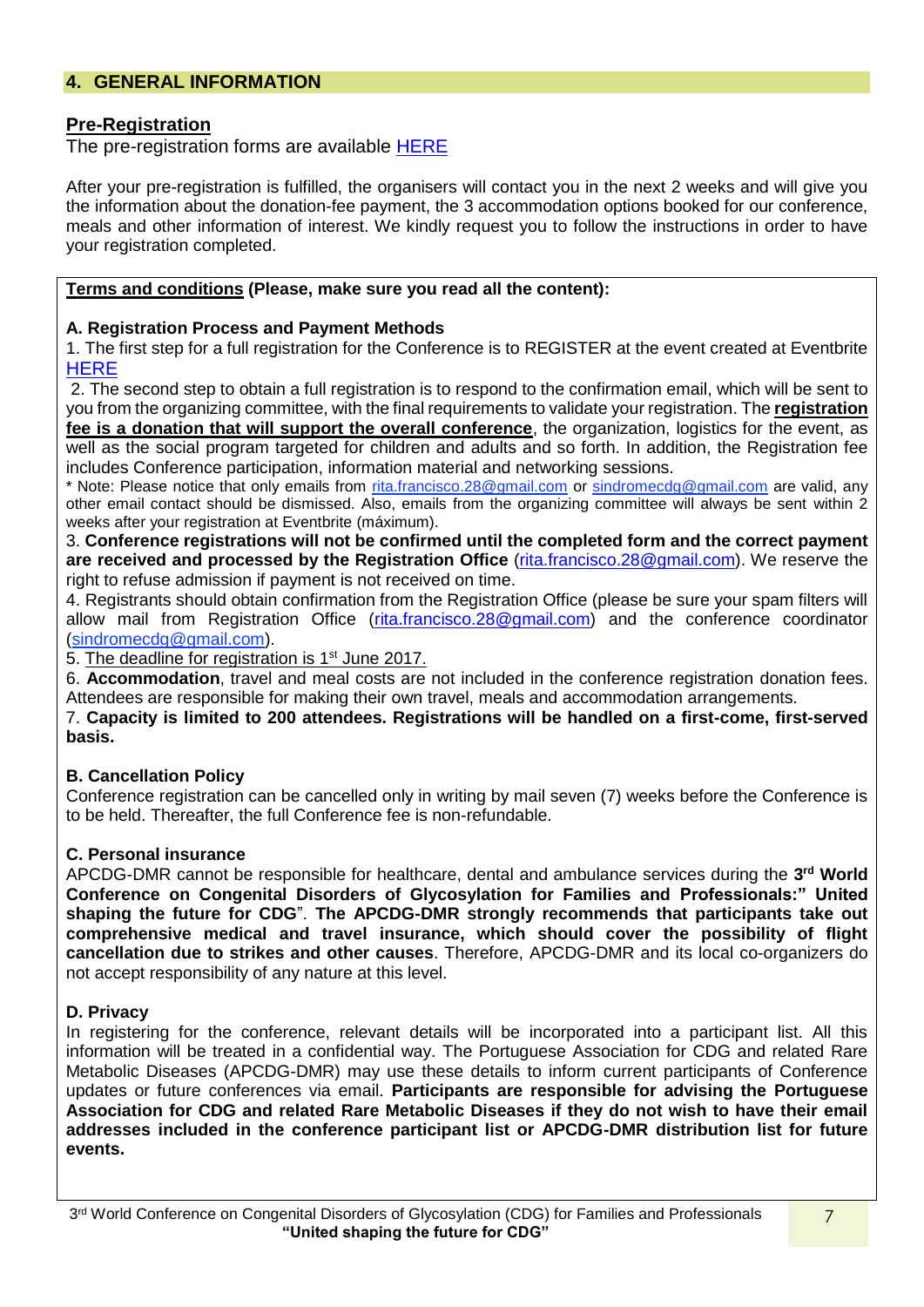# **E. Copyright**

All intellectual property rights in all materials produced or distributed by the Coordination in connection with this Conference is expressly reserved and any unauthorized duplication, publication or distribution is prohibited.

## **F. Conference Program**

Conference program is subjected to change and is available at: <http://www.apcdg.com/events.html>

## <span id="page-7-0"></span>**Registration desk**

Participants can pick up their personal Conference material at the registration desk which will be open at the venue (**Park Inn by Radisson Hotel**). The Conference secretariat will be available to assist you during the Conference at the Park Inn by Radisson Hotel.

## <span id="page-7-1"></span>**Registration desk hour**

*Saturday* 15 th July 9.00 am to 09.45 am

## <span id="page-7-2"></span>**Conference language**

The official conference language is English.

## <span id="page-7-3"></span>**Lunch, Breaks and Dinners**

Meals will be at the restaurant of the Park Inn by Radisson Hotel.

## <span id="page-7-4"></span>**Name Tags**

Please wear your name tag at all times during the conference, including the breaks and Networking Dinner. You may be asked to present your nametag.

Note: Our Children and adults will have a specific identification: parents name and phone contact will be included to facilitate possible actions of the volunteering service.

### <span id="page-7-5"></span>**Note to speakers**

If you are schedule to present, **please ensure your PowerPoint is loaded well in advance of your presentation time**. A **central computer and technician** are available and well identified at the **Registration desk** where you may upload your presentation, which in turn will be uploaded on the computer in the appropriate room. Please visit the registration desk if you have any questions or for further details.

Adhering to this will help to ensure your presentation is available when needed, and it should also prevent confusion when loading the presentation files on to the main computer. The Day and Time for your presentation can be found in the final program, which is available, via: <http://www.apcdg.com/events.html>

Should you have any questions related to your presentation, please do not hesitate to contact the conference general inquiries via rita.francisco.28@gmail.com

## <span id="page-7-6"></span>**Mobile Phones, Pagers and Laptop sound**

As a courtesy to presenters and colleagues, please ensure that all mobile phones, pagers and sound of your laptop **are switched off during the conference sessions**.

### <span id="page-7-7"></span>**Currency and credit cards**

Belgium's unit of currency is euro. Foreign currency can easily be exchanged at banks and money changer booths located at the international airport and throughout Leuven. Major credit cards are accepted throughout Leuven.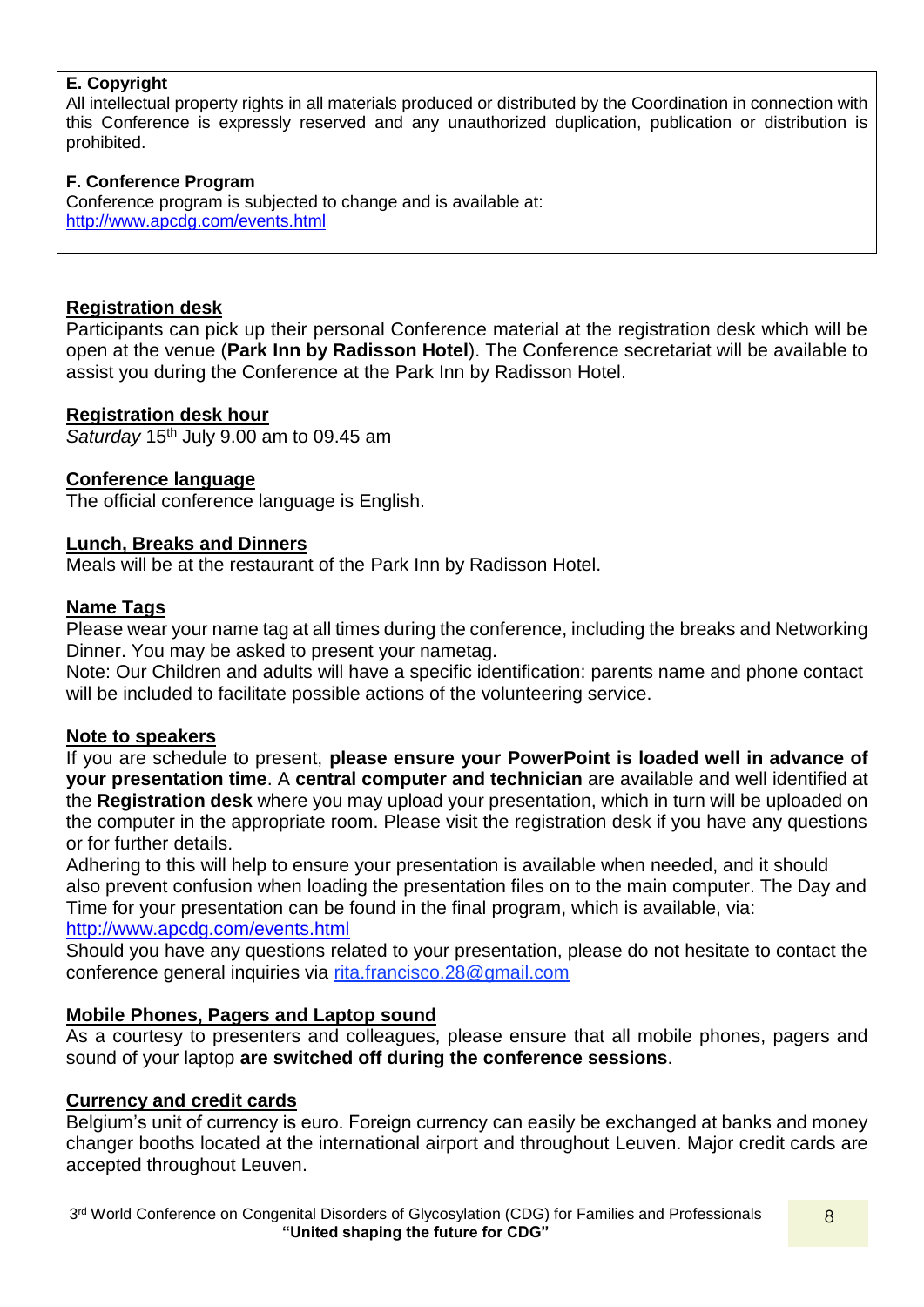# <span id="page-8-0"></span>**5. IMPORTANT DATES**

To know the **Important dates** of the 3rd World Conference on CDG, visit **[HERE](Booklet%203rd%20World%20Conference%20on%20CDG_17022016.docx)**.

### <span id="page-8-1"></span>**5.1. Special Sessions**

15<sup>th</sup> July 2017, Saturday **16.30-18.30:** CDG Face-to-face professionals and families

16<sup>th</sup> July 2017, Sunday

**From 13.00:** Dancing and singing for CDG (Barbara Vulso (mom to Leo, Ireland and Italy and Morgan Webb Liddle (Australia))



# <span id="page-8-2"></span>**6. Activity Room**

3<sup>rd</sup> World Conference on Congenital Disorders of Glycosylation (CDG) for Families and Professionals **"United shaping the future for CDG"**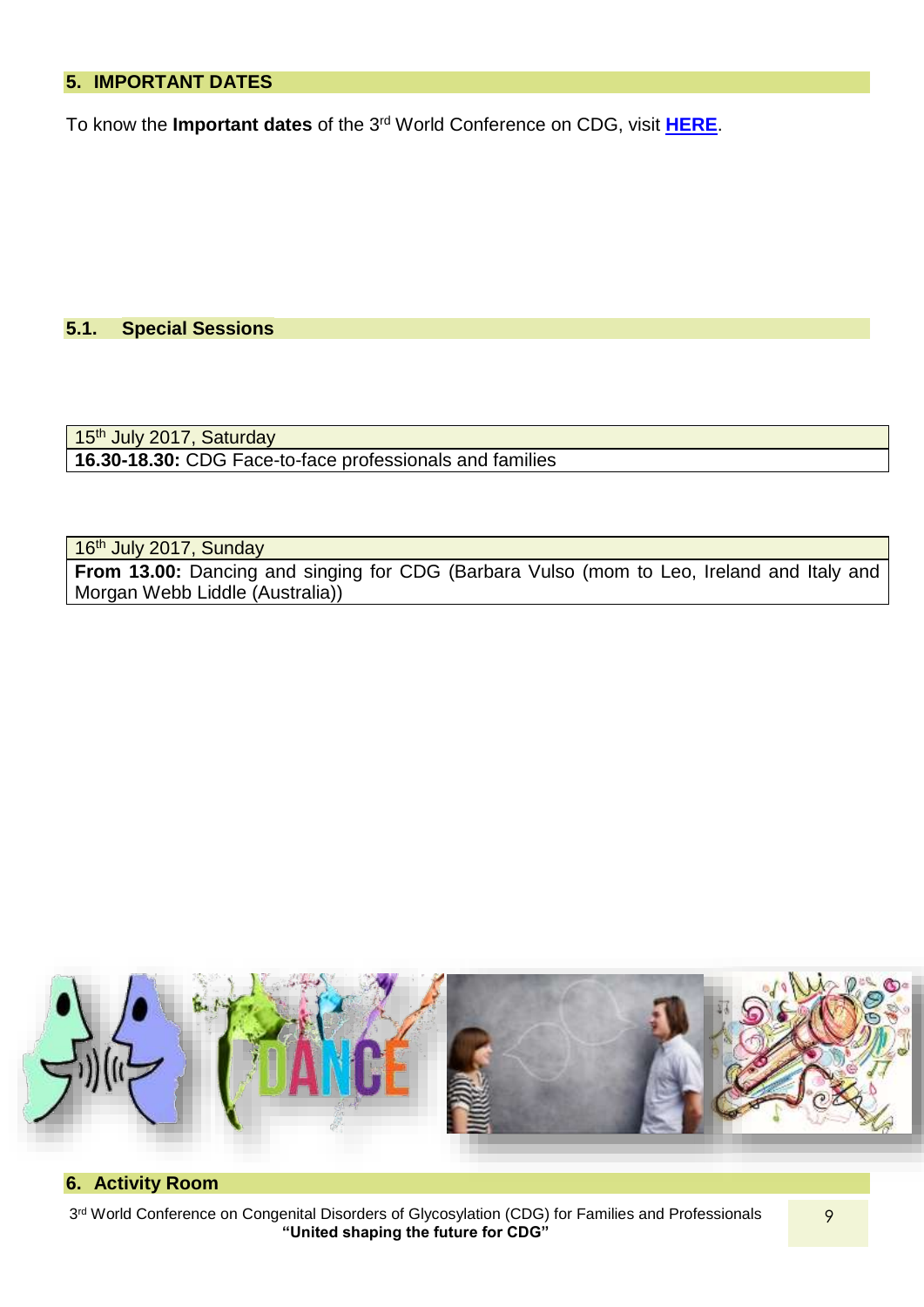The Activity Room is a volunteer-based action and it entails a number of different fun and entertaining activities for CDG patients (such as painting, playing, etc).

# **Where?**

It takes place in ParkInn by Radisson Hotel (also the venue of the World Conference)

# **When?**

The volunteer service is held from 8.30 a.m. to 18 p.m. on Saturday 15/7/2017 and from 8.30 a.m. to 13.00 p.m. on Sunday 16/7/2017.

# **Who?**

The role of the volunteers is strictly to entertain (play, paint or carry on any other entertaining or playful activity). Thus volunteers will NOT be authorized to or in charge of feeding, giving medication, or taking the children or adults to the toilet. Families will be responsible for thoses chores.

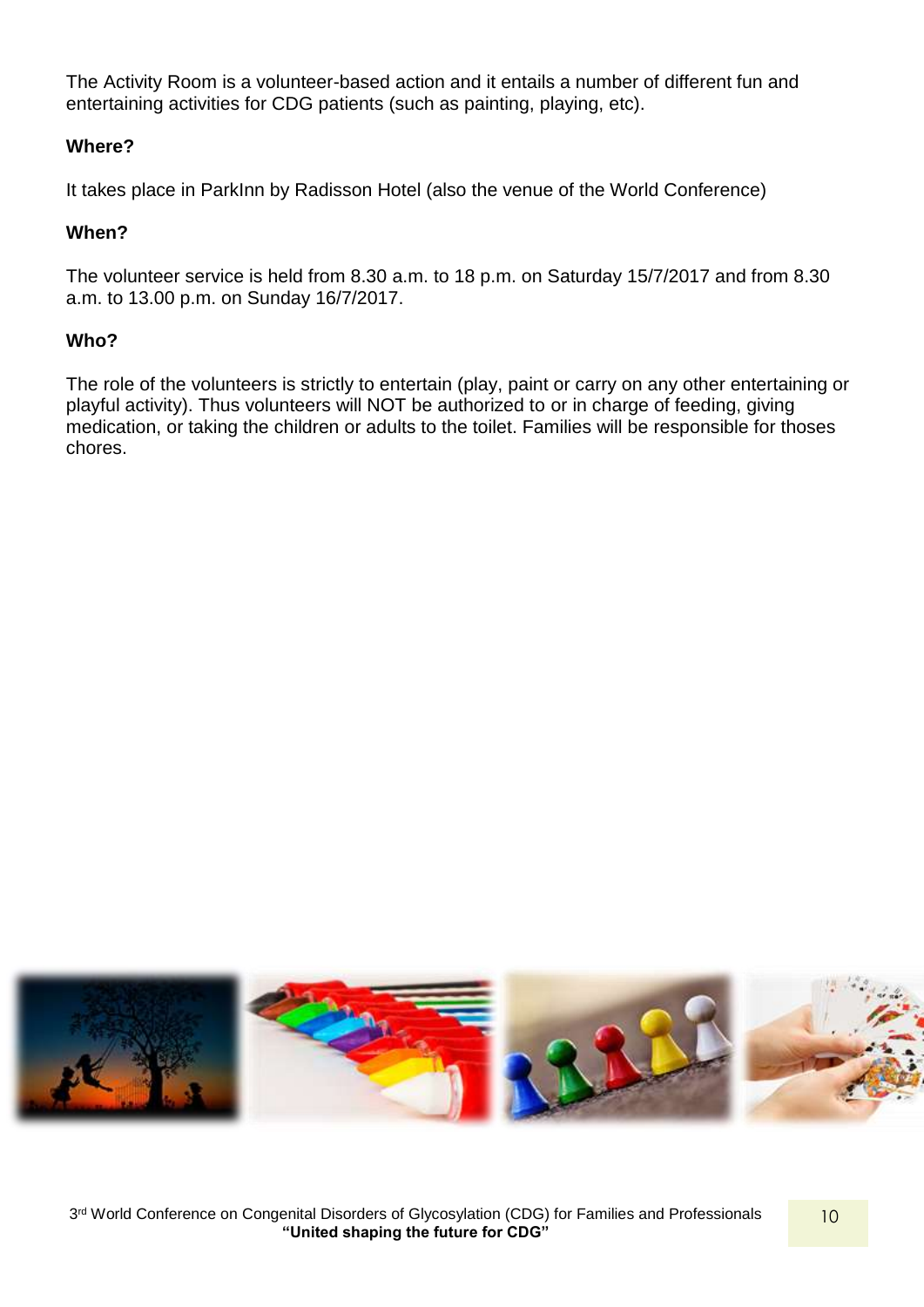# CONFERENCE VENUE

## Information about the venue:

**Park Inn By Radisson Leuven Hotel** Martelarenlaan 36, 3010 Leuven Belgium

Website:<https://www.parkinn.com/hotel-leuven>



Park Inn By Radisson Leuven Hotel

We are very grateful to Park Inn By Radisson Leuven Hotel for allowing us use their facilities during the the 3<sup>rd</sup> World Conference on Congenital Disorders of Glycosylation for Families **and Professionals**.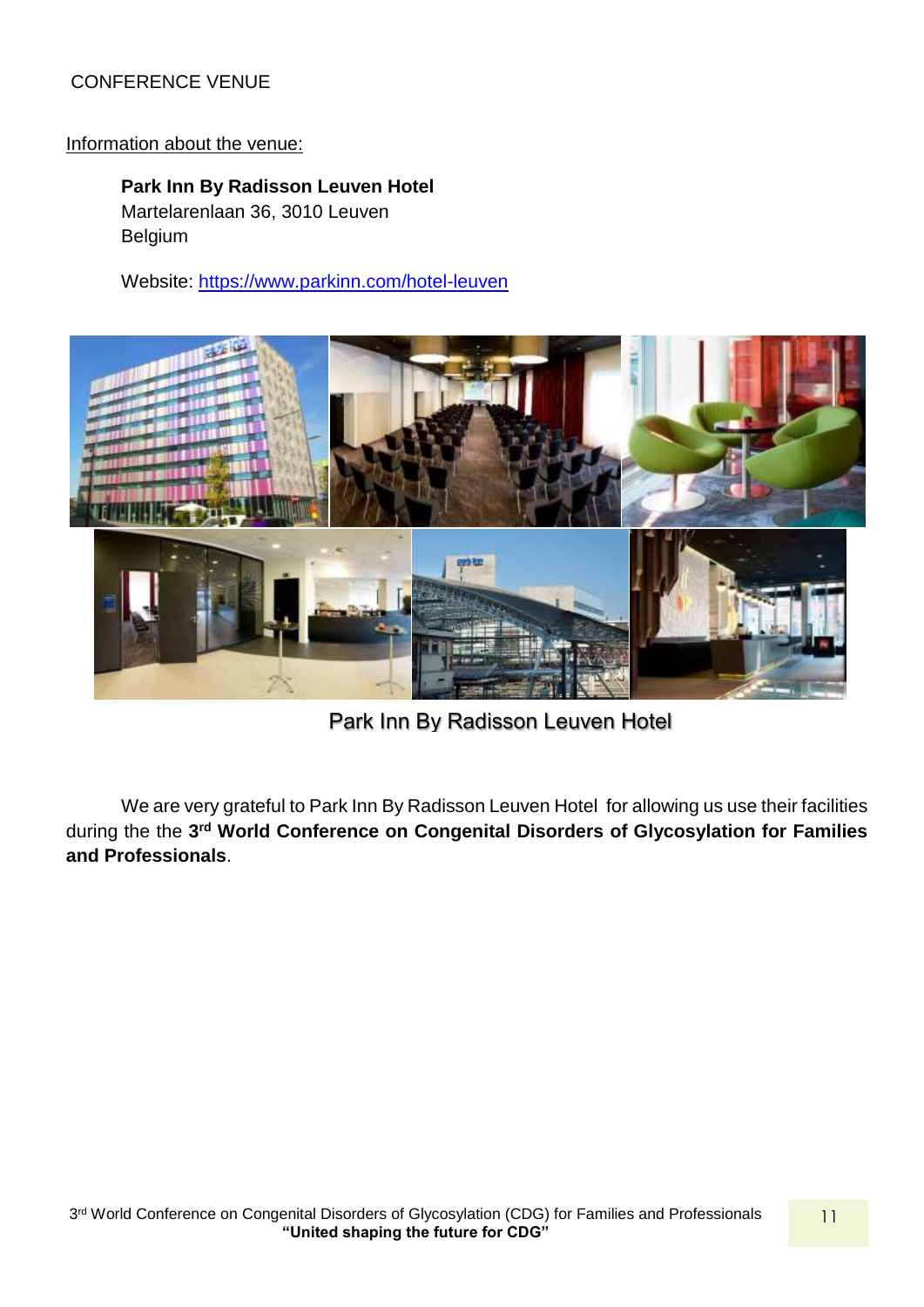# <span id="page-11-0"></span>**7. GENERAL INQUIRIES, PUBLIC AND MEDIA INQUIRIES**

Contact of Conference Coordination Office at:



Rita Francisco (APCDG Researcher and CDG community liaison and social manager, Portugal) Portuguese Association for CDG and related Rare Metabolic Diseases.

Website:<http://www.apcdg.com/events.html>

Phone: +351 925718128

Email: [rita.francisco.28@gmail.com](mailto:rita.francisco.28@gmail.com)

# <span id="page-11-1"></span>**8. COMMUNICATION AND INFORMATION CHANNELS**

Please follow us on our different communication channels to stay update with news and announcements related to this Conference:

 World Conference Page <http://www.apcdg.com/events.html>



 RareConnect <https://www.rareconnect.org/en/community/cdg>



Facebook

Please follow: ["CDG Global Alliance"](file:///C:/Users/RITA/Desktop/CDG/World%20Conference%2017/Booklet%203rd%20World%20Conference%20on%20CDG_28122016%20RF_VDRF_DC.docx)— Click [HERE](file:///C:/Users/RITA/Desktop/CDG/World%20Conference%2017/recent%20documents/Booklet%203rd%20World%20Conference%20on%20CDG_16022017_FV.docx) ["Sindrome CDG"](file:///C:/Users/RITA/Desktop/CDG/World%20Conference%2017/Booklet%203rd%20World%20Conference%20on%20CDG_28122016%20RF_VDRF_DC.docx) – Click [HERE](file:///C:/Users/RITA/Desktop/CDG/World%20Conference%2017/recent%20documents/Booklet%203rd%20World%20Conference%20on%20CDG_16022017_FV.docx)

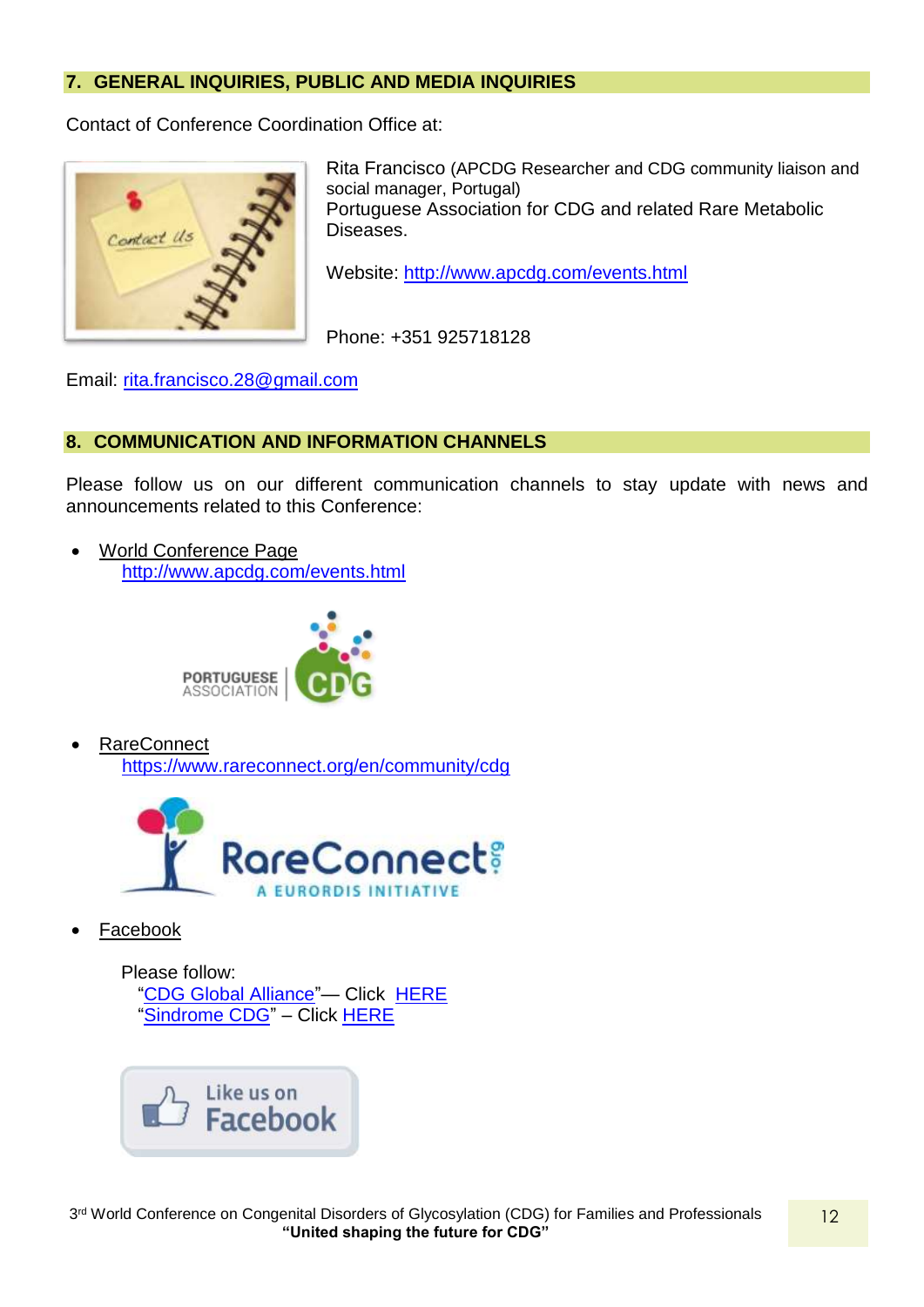



• LinkedIn [Portuguese Association CDG](file:///C:/Users/RITA/Desktop/CDG/World%20Conference%2017/Booklet%203rd%20World%20Conference%20on%20CDG_28122016%20RF_VDRF_DC.docx)

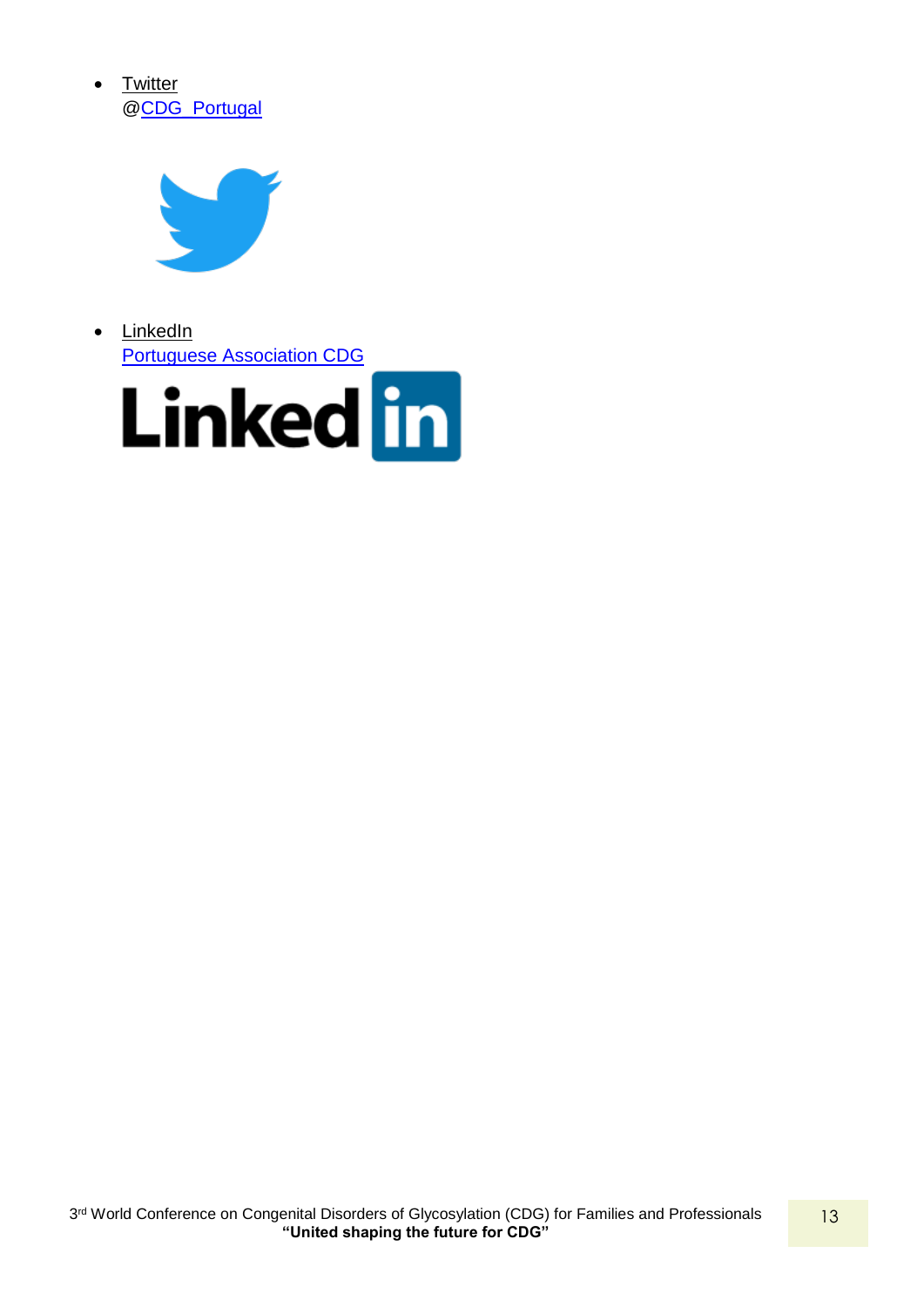# <span id="page-13-0"></span>**9. OTHER ADDITIONAL INFORMATION**

# <span id="page-13-1"></span>**9.1. Advice if you are travelling with children and adults**

Please be sure that you have all documentation in case that you need medical assistance.

# <span id="page-13-2"></span>**Emergency phone numbers**

**Pan-European number for all emergencies:** 112 [\(www.sos112.be\)](http://www.sos112.be/en/). This emergency number can be called anywhere in the European Union (EU) for free.

- National Police: 101 [\(www.police.be\)](http://www.police.be/)
- Local Police: 116 006
- Firefighters: 100 [\(www.frcspb.be\)](http://www.frcspb.be/)
- Medical emergency: 100/112

# <span id="page-13-3"></span>**Medical urgency of a patient with inborn errors**

In case of a medical urgency of a patient with inborn errors of metabolism the hospital:

UZ Leuven

# **Leuven Centre for Metabolic Diseases**

[\(http://healthcarebelgium.com/index.php?id=297&L=2%5C%27%5C%27#c1368\)](http://healthcarebelgium.com/index.php?id=297&L=2%5C%27%5C%27#c1368) Herestraat 49, 3000 Leuven

## <span id="page-13-4"></span>**Medication**

Please inform your medical doctor about the trip to Leuven and collect advices and tips directly from your CDG professional.

We want to stress that Families should not forget to take their home medication (and enough!) with them!

# <span id="page-13-5"></span>**9.2. Transport to Leuven and to the airport and back**

The Belgium national airport is located in Zaventum, Brussels, 27 kilometers from the city of Leuven city.

Connections between Leuven and the airport and back:

- National Trains (15min trip) [http://www.brusselsairport.be/en/passngr/to\\_from\\_brussels\\_airport/train/](http://www.brusselsairport.be/en/passngr/to_from_brussels_airport/train/)
- Bus numbers (616, 651 & 652) [http://www.brusselsairport.be/en/passngr/to\\_from\\_brussels\\_airport/bus/](http://www.brusselsairport.be/en/passngr/to_from_brussels_airport/bus/)

For more information for people with reduced mobility: [http://www.brusselsairport.be/en/passngr/reduced\\_mobility/](http://www.brusselsairport.be/en/passngr/reduced_mobility/)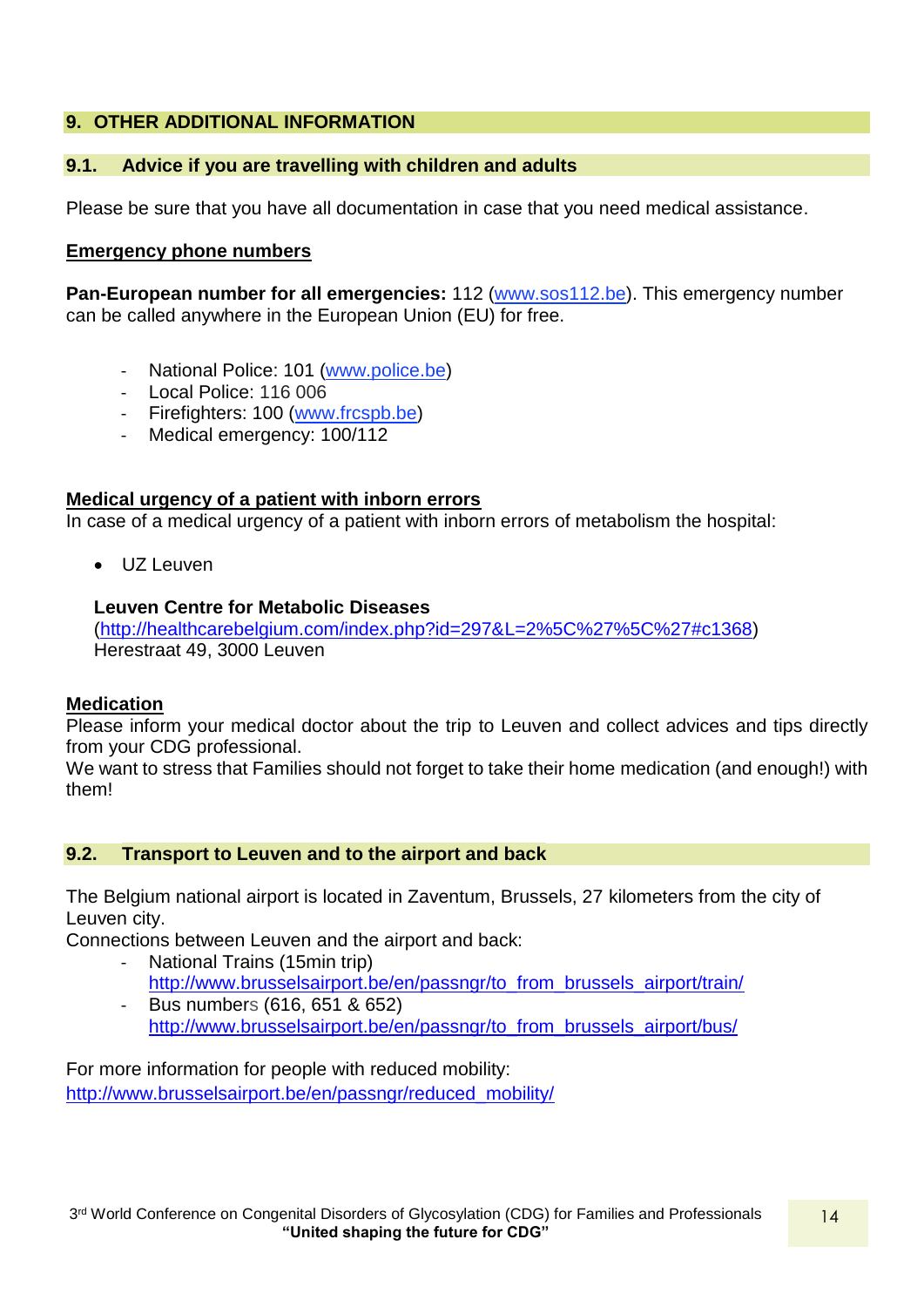## <span id="page-14-0"></span>**9.3. After conference hours**

### <span id="page-14-1"></span>**Belgium Tourism website for disabled people**

In the following website there is important and useful information available in english, french: <https://visit.brussels/en/profile/reduced-mobility>

- A search engine for accessible places of interest for each type of disability: Museums, parks, monuments and guided tours.
- Lists accessible transport facilities as well as obstacles.

-

.

<span id="page-14-2"></span>**More interesting information about Accessible Tourism in Leuven and surrounding cities** <https://www.brussels.be/artdet.cfm/4226> [http://www.belgiumtheplaceto.be/disabled\\_travellers.php](http://www.belgiumtheplaceto.be/disabled_travellers.php)

### <span id="page-14-3"></span>**Restaurants**

Full information is found at:<https://www.restocheck.com/en/default/index#!/list> A list of restaurants (these are recommendations, you must check for detailed information):

| <b>Bistro Tribunal</b>  | Julia en Elias        |
|-------------------------|-----------------------|
| <b>Zita</b>             | <b>Voltaire</b>       |
| <b>Domus</b>            | <b>De Blauwe Maan</b> |
| <b>De Blauwe Schuit</b> | <b>New Mexico</b>     |
|                         |                       |

### <span id="page-14-4"></span>**The weather forecast**

<http://www.weather-forecast.com/locations/Leuven/forecasts/latest>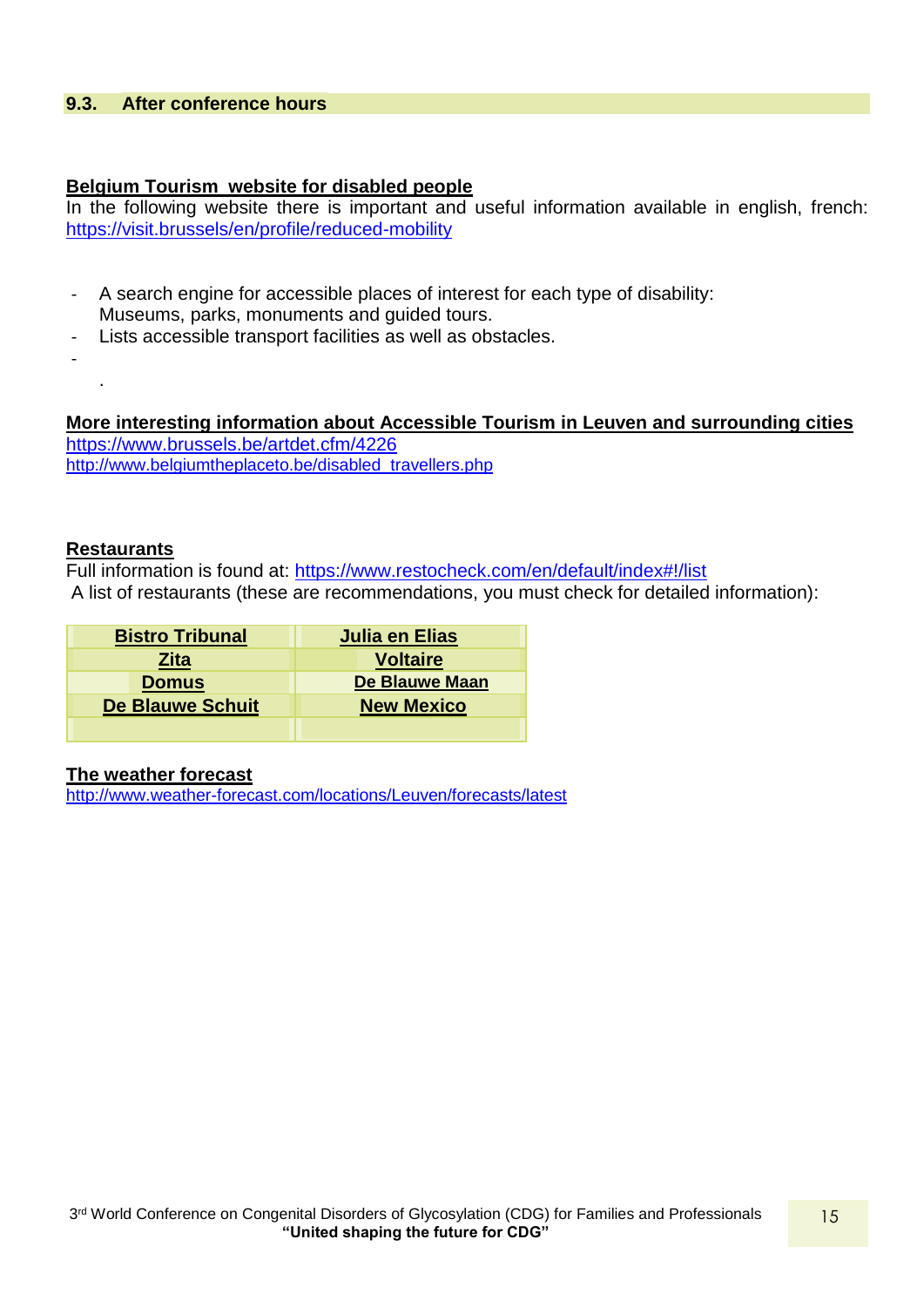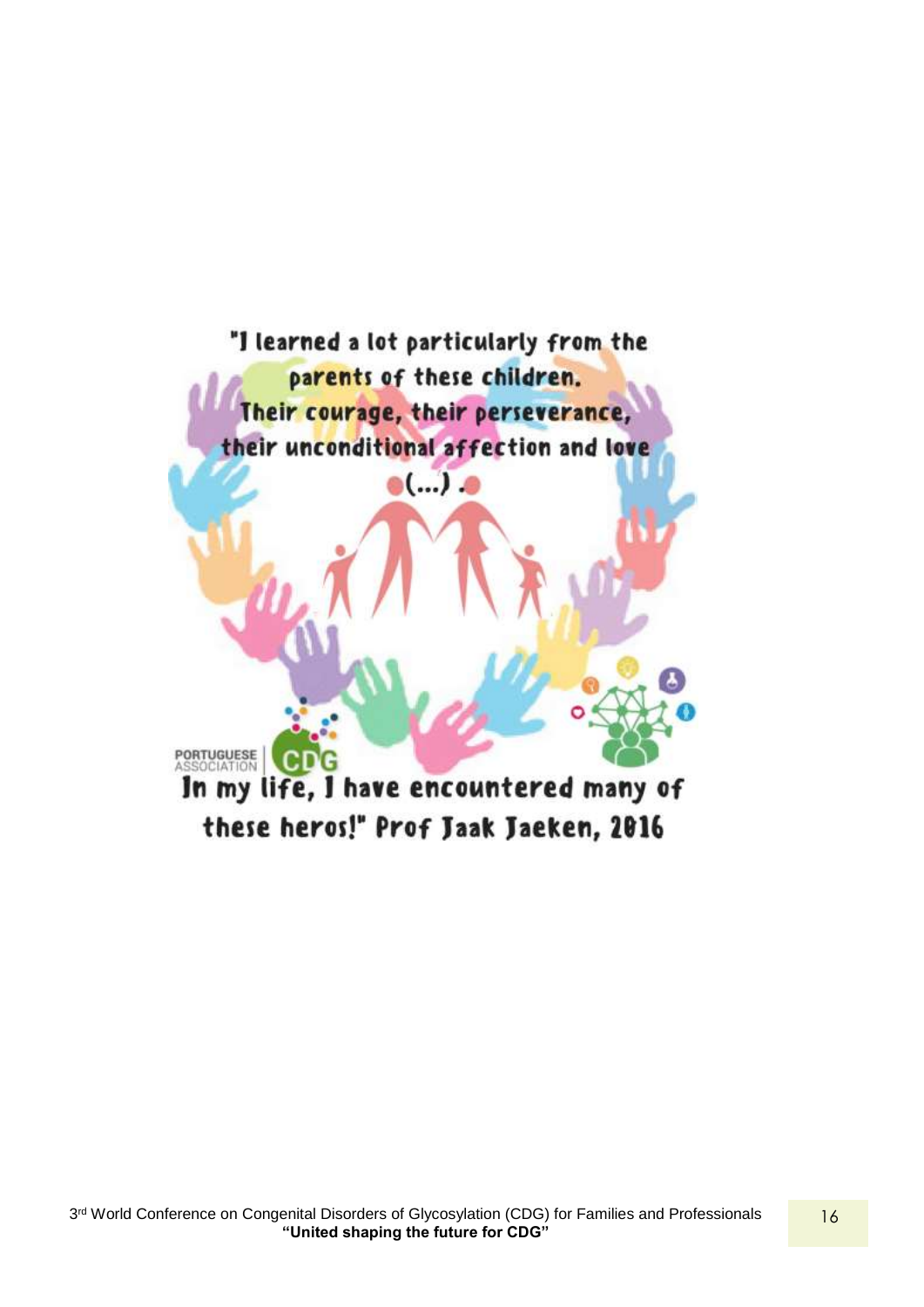# *Portuguese Association for CDG and related Rare Metabolic Diseases disclaimer*

The organizers of the 3<sup>rd</sup> World Conference on Congenital Disorders of Glycosylation for **Families and Professionals: "United shaping the future for CDG"** have made every effort to ensure that the conference achieves its goal of disseminating state-of-the-art and breakthrough information related to **Congenital Disorders of Glycosylation (CDG)**. Furthermore, the organizing committees have commitd themselves to ensure that all participants remain comfortable and enjoy the experience of the conference. However, the organizers take no responsibility for any damage, loss or inconvenience in which participants may incur or experience during or related to the conference. In addition, the organizers cannot be held responsible for the correctness or appropriateness of the talks, papers, panels, tutorials and demonstrations included in the conference.

Moreover, in the event of industrial disruption or other unforeseen circumstances, the organizers accept no responsibility for loss of monies incurred by delegates. The organizers accept no liability for injuries/losses of whatever nature incurred by participants and/or accompanying person, nor for loss or damage to their luggage and/or personal belongings. Participants are expected to make their own arrangements with respect to personal insurance.

# **About the Portuguese Association for CDG and related Rare Metabolic Diseases:**

Founded in 2010, APCDG [\(www.apcdg.com\)](http://www.apcdg.com/) is a patient led and centric non-profit association, whose particular goal is to stimulate new research lines that makes a difference in the lives of patients and families. APCDG initiatives are developed both nationally and internationally. APCDG is committed to finding a cure for Congenital Disorders of Glycosylation (CDG) and related disorders, improving the treatment options and giving information and support to people with CDG, through research, education, awareness programs and advocacy. APCDG top priority is to give a complete and holistic perspective of the patient as a person. Go to our website: [www.apcdg.com](http://www.apcdg.com/)

**About** [CDG & Allies-PPAIN](file:///C:/Users/Merell/AppData/Local/Microsoft/Windows/INetCache/Content.Outlook/38CZVQTL/Press%20release_Pr%20Forbat_Barros%20Project_EN.docx)**:** With the help of a broad network of scientists, physicians, families and patient advocacy groups, we have established a patient-led national and internationally unrivaled infrastructure for research, awareness and education for CDG. The research on Glycosylation disorders is primarily dedicated to Congenital Disorders of Glycosylation (CDG). The advances and innovations achieved for CDG through CDG & Allies - PPAIN will impact on a large number of patients, namely, all human diseases characterized by abnormal protein glycosylation such as cancer, inflammation, Alzheimer's disease and diabetes.

**Document provided by** Portuguese Association for CDG and related Rare Metabolic Diseases. All rights reserved. ©**Author**: Vanessa Ferreira and Rita Francisco (Portuguese Association for CDG and related Rare Metabolic Diseases). **Acknowledgements**: To all families and professionals that make it happen!





CDG & Allies - Professionals and Patient<br>Associations International Network

3<sup>rd</sup> World Conference on Congenital Disorders of Glycosylation (CDG) for Families and Professionals **"United shaping the future for CDG"**